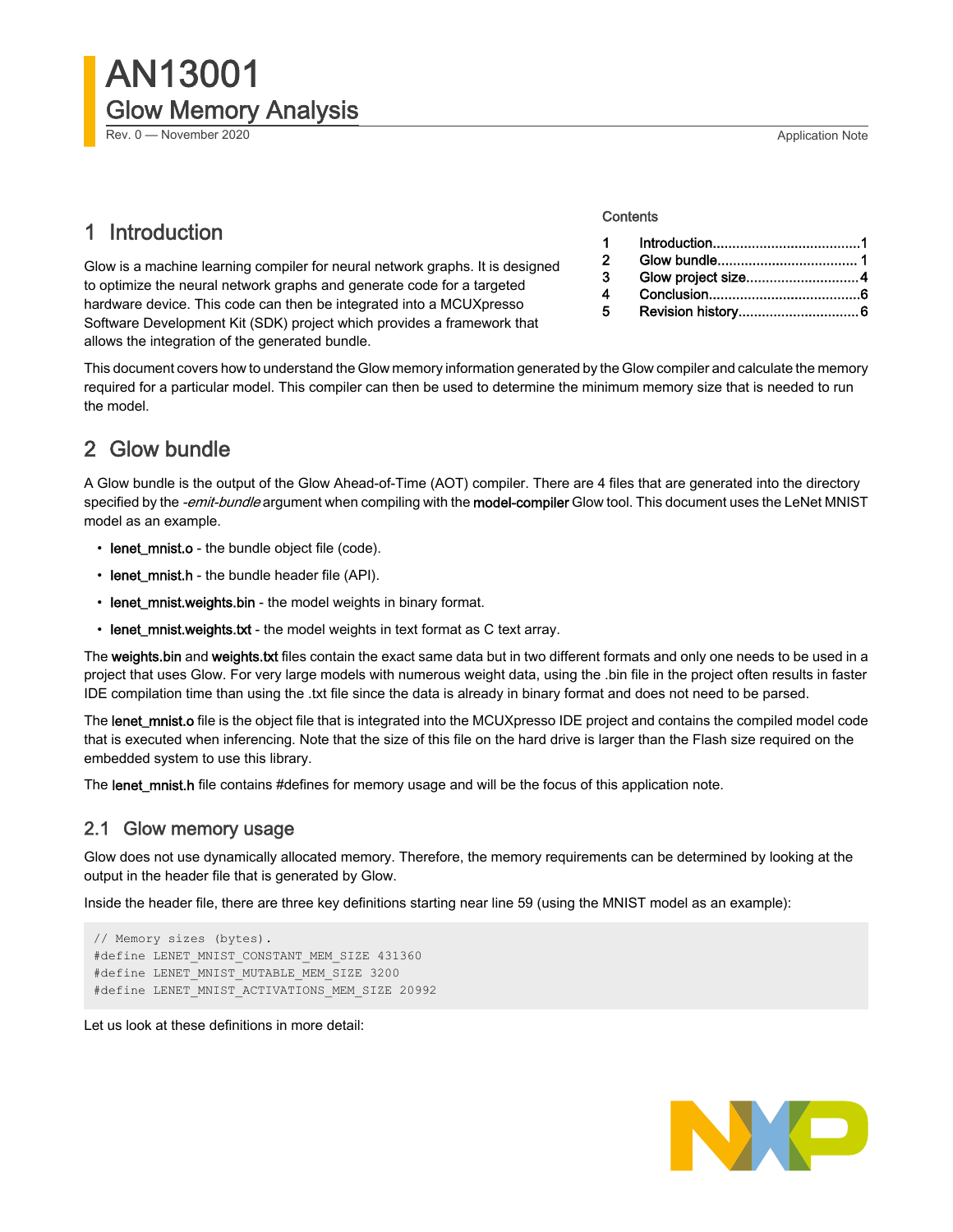## 2.1.1 LENET\_MNIST\_CONSTANT\_MEM\_SIZE

Defines the size of the model weights. It exactly matches up with the size of the weights.bin file, and contains the number of elements in the weight.txt array. During inferencing, the weights can be read from either non-volatile memory or from RAM. The performance implications of having the weights read from non-volatile memory vs RAM will be covered later in this document. From a memory standpoint, the weights will always take up the specified amount of Flash, and if read from RAM, will also require that much RAM as well. In the example below, the weights are put into RAM.

In Glow project:

```
// Statically allocate memory for constant weights (model weights) and initialize.
            GLOW_MEM_ALIGN(LENET_MNIST_MEM_ALIGN)
           uint8 t constantWeight[LENET_MNIST_CONSTANT_MEM_SIZE] = {
            #include "lenet mnist.weights.txt"
             };
```
## 2.1.2 LENET\_MNIST\_MUTABLE\_MEM\_SIZE

Defines the amount of memory required for both the input and output data buffers. The memory must be allocated in RAM. This value remains constant for a particular model regardless of the compiler arguments used because the input and output dimensions for a model are static. In the header file, you will also notice that there are two #defines for the address offsets of the input and output buffers. These are offset values from the start of the LENET\_MNIST\_MUTABLE\_MEM\_SIZE buffer.

```
#define LENET MNIST data 0
#define LENET_MNIST_softmax 3136
```
Note that the output data offset is exactly 3,136 because the input data is a 28x28 pixel input image that uses 4 bytes to represent the floating point value of each monochromatic pixel, thus requiring a 28\*28\*1\*4=3,136 byte buffer to hold the input data.

In Glow project:

```
// Statically allocate memory for mutable weights (model input/output data).
             GLOW_MEM_ALIGN(LENET_MNIST_MEM_ALIGN)
            uint8 t mutableWeight[LENET MNIST MUTABLE MEM SIZE];
             // Bundle input data absolute address.
            uint8 t *inputAddr = GLOW GET ADDR(mutableWeight, LENET MNIST data);
             // Bundle output data absolute address.
            uint8 t *outputAddr = GLOW GET ADDR(mutableWeight, LENET MNIST softmax);
```
## 2.1.3 LENET\_MNIST\_ACTIVATIONS\_MEM\_SIZE

Defines the amount of scratch memory required for intermediate computations needed by the model. This buffer must be located in RAM.

In Glow project:

```
// Statically allocate memory for activations (model intermediate results).
             GLOW_MEM_ALIGN(LENET_MNIST_MEM_ALIGN)
            uint8 t activations[LENET MNIST ACTIVATIONS MEM SIZE];
```
#### 2.1.4 Glow memory summary

All three of these buffers that were allocated are used when running the inference:

```
lenet mnist(constantWeight, mutableWeight, activations);
```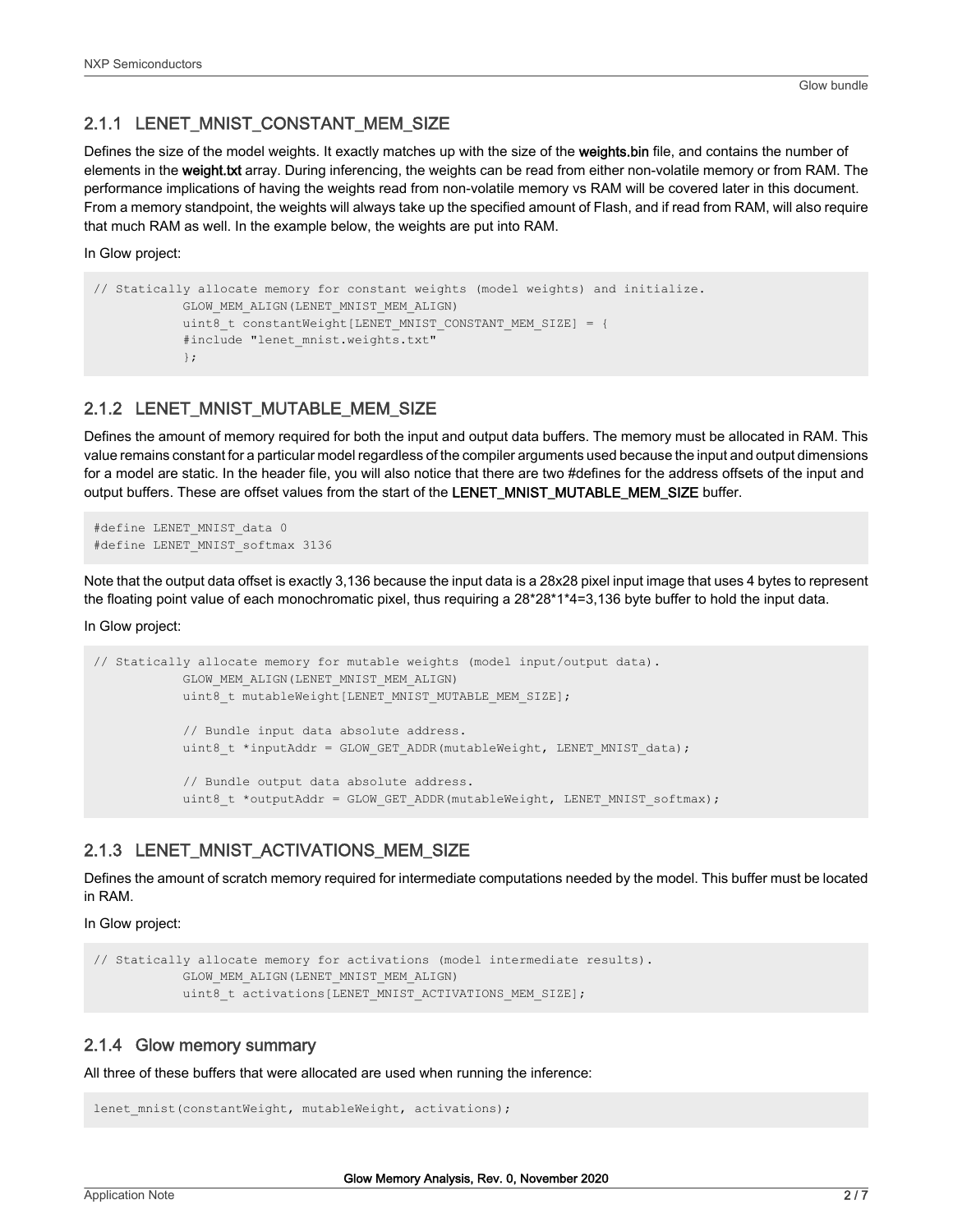A summary of the Glow memory usage defined by the header file can be found below:

#### Table 1. Glow memory summary

| <b>Type</b>          | Constant Name in <network_name>.h   Location</network_name> |              | <b>Description</b>                                        |
|----------------------|-------------------------------------------------------------|--------------|-----------------------------------------------------------|
| Model Weights        | CONSTANT_MEM_SIZE                                           | RAM or Flash | Size required for Neural Network weight data              |
| Input/Output<br>Data | MUTABLE MEM SIZE                                            | <b>RAM</b>   | Buffer size required for input data and<br>results output |
| Scratch Data         | <b>ACTIVATIONS MEM SIZE</b>                                 | <b>RAM</b>   | Buffer size required for<br>intermediate computation      |

## 2.2 Options that affect Glow memory requirements

The input/output buffer size is static regardless of what Glow compile arguments are used because the input and output dimensions for a model are static. However, some compile options can have significant impacts on memory required for the weights and scratch data.

## 2.2.1 Quantization

Quantization is transforming the model from its original 32-bit floating point weights to 8-bit fixed point weights. This means that the model will require roughly ¼ of the space for weights. Also, fixed point math is faster than floating point math so quantizing a model often, though not always, results in a faster inference time.

A model can be quantized with the Glow compiler by first generating a quantization profile with the model-profiler or imageclassifier tool. Then, when running the model-compiler Glow tool, the -load-profile=profile.yml argument is used to quantize the model. The effect can be seen in the LENET\_MNIST\_CONSTANT\_MEM\_SIZE value, as it is reduced by a factor of 4. This means less Flash is required, and if the weights are loaded into RAM, less RAM will be required. Also, because of the smaller data, the amount of scratch RAM required will be reduced by a factor of 4 as well.

#### No Quantization:

| #define LENET MNIST CONSTANT MEM SIZE    | 1724672 |
|------------------------------------------|---------|
| #define LENET MNIST MUTABLE MEM SIZE     | 3200    |
| #define LENET MNIST ACTIVATIONS MEM SIZE | 57600   |

#### Quantized (default settings):

| #define LENET MNIST CONSTANT MEM SIZE    | 433152 |
|------------------------------------------|--------|
| #define LENET MNIST MUTABLE MEM SIZE     | 3200   |
| #define LENET MNIST ACTIVATIONS MEM SIZE | 15232  |

Note that it will not be exact  $\frac{1}{4}$  the size as not all aspects of the model can be quantized. The MUTABLE\_MEM\_SIZE remains same as expected since the input and output dimensions have not been modified when doing the quantization.

## 2.2.2 CMSIS-NN on memory and performance

Some Glow compiler arguments like -use-cmsis can also affect the memory requirements. However, the amount of change will be less significant than the quantization parameter. The exact amount of change will depend on the particular model. Also, the -use-cmsis option will only have an effect if the model is also quantized during compile time with the -load-profile argument.

The performance gains from using the CMSIS-NN option will often make the RAM trade-off worth it, but this will be application and model specific. See Table 2 below for data from an example LeNet MNIST model: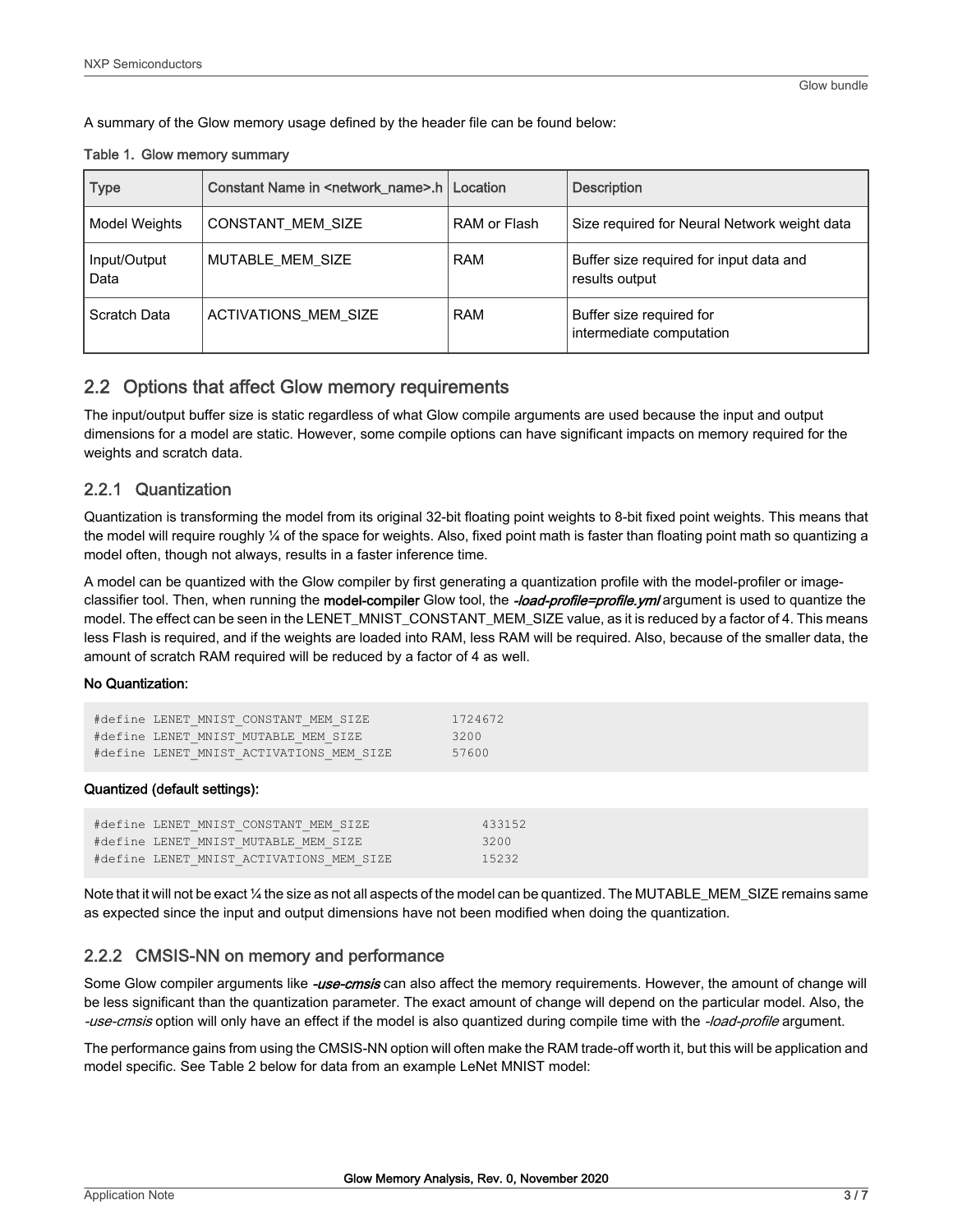<span id="page-3-0"></span>

| Table 2. CMSIS-NN Glow compile options |  |
|----------------------------------------|--|
|----------------------------------------|--|

| <b>Compile Options</b>                                    | <b>Weights</b> | Input/<br>Output | <b>Activations</b> | Compiled<br>Library | <b>Total Flash</b>    | <b>Total RAM</b>      | Inference<br>Time on<br>RT1060 |
|-----------------------------------------------------------|----------------|------------------|--------------------|---------------------|-----------------------|-----------------------|--------------------------------|
| Quantized w/ Symmetric Power 2   431,360                  |                | 3.200            | 15.232             | 8.380               | 461.704               | 461.434               | 26 ms                          |
| Quantized w/ Symmetric Power 2   431,360<br>with CMSIS-NN |                | 3,200            | 20.992             | 23,204              | 465,560<br>$(+3,856)$ | 467,184<br>$(+5,750)$ | 10 <sub>ms</sub>               |

## 2.2.3 HiFi4 on memory and performance

The RT685 has the option of compiling with HiFi4 extensions, which can dramatically decrease the inference time. However, this requires the HiFi4 neural network library. This library requires a total of 676 KB of Flash, and is then loaded into the RT685 RAM requiring an additional 676 KB of RAM as well. The performance gains from using the HiFi4 DSP will often make the memory trade-off worth it, but this will be application and model specific. Note that the RT685 has 4.5 MB of on-chip SRAM.

The HiFi4 neural network library can be removed from the project by setting DSP\_IMAGE\_COPY\_TO\_RAM to 0 in the Preprocessor project settings. The following data is collected with the LeNet MNIST model on the RT685, with weights in RAM and removing the input.bin and output.bin test images found by default in the RT685 Glow SDK project. It also includes the RAM required for the HiFi4 DSP library for the configurations that use the HiFi4 compile argument.

| <b>Glow Compile Options</b>                                     | <b>Weights</b> | Input/Output | <b>Activations</b> | Compiled<br>Library | <b>Total Project</b><br>Flash | <b>Total Project</b><br><b>RAM</b> | Inference<br>Time on<br><b>RT685</b> |
|-----------------------------------------------------------------|----------------|--------------|--------------------|---------------------|-------------------------------|------------------------------------|--------------------------------------|
| Quantized w/ Symmetric<br>Power 2 No CMSIS-NN -<br>No HiFi4     | 431,360        | 3,200        | 15,232             | 8,400               | 475,244                       | 507,932                            | 60.39 ms                             |
| Quantized w/ Symmetric<br>Power 2 with CMSIS-NN -<br>No HiFi4   | 431,360        | 3,200        | 20,992             | 23,236              | 479,116<br>$(+3, 872)$        | 513,692<br>$(+5,760)$              | 28.52 ms                             |
| Quantized w/ Symmetric<br>Power 2 with $HiFi4 -$<br>No CMSIS-NN | 432.832        | 3,200        | 23,872             | 7,020               | 1,156,168<br>$(+677.052)$     | 1,194,428<br>$(+680,736)$          | $2.51$ ms                            |
| Quantized w/ Symmetric<br>Power 2 with HiFi4<br>and CMSIS-NN    | 432.832        | 3,200        | 23,872             | 6,956               | 1,155,988<br>$(-180)$         | 1,194,428<br>$(+0)$                | $2.49$ ms                            |

Table 3. HiFi4 Glow compile options

# 3 Glow project size

Now let us explore how Glow memory requirements impact an example Glow application in MCUXpresso IDE. We will use LeNet MNIST as an example with the RT1060 MNIST Glow project as our baseline. All buffers have been set to zero to start with, and this data is captured using MCUXpresso IDE 11.2 with RT1060 SDK 2.8.0 using the "Release" high optimization compile settings. The goal is that by looking at the Glow output bundle results, it can be determined if a particular model could fit on a particular board or device based on memory requirements.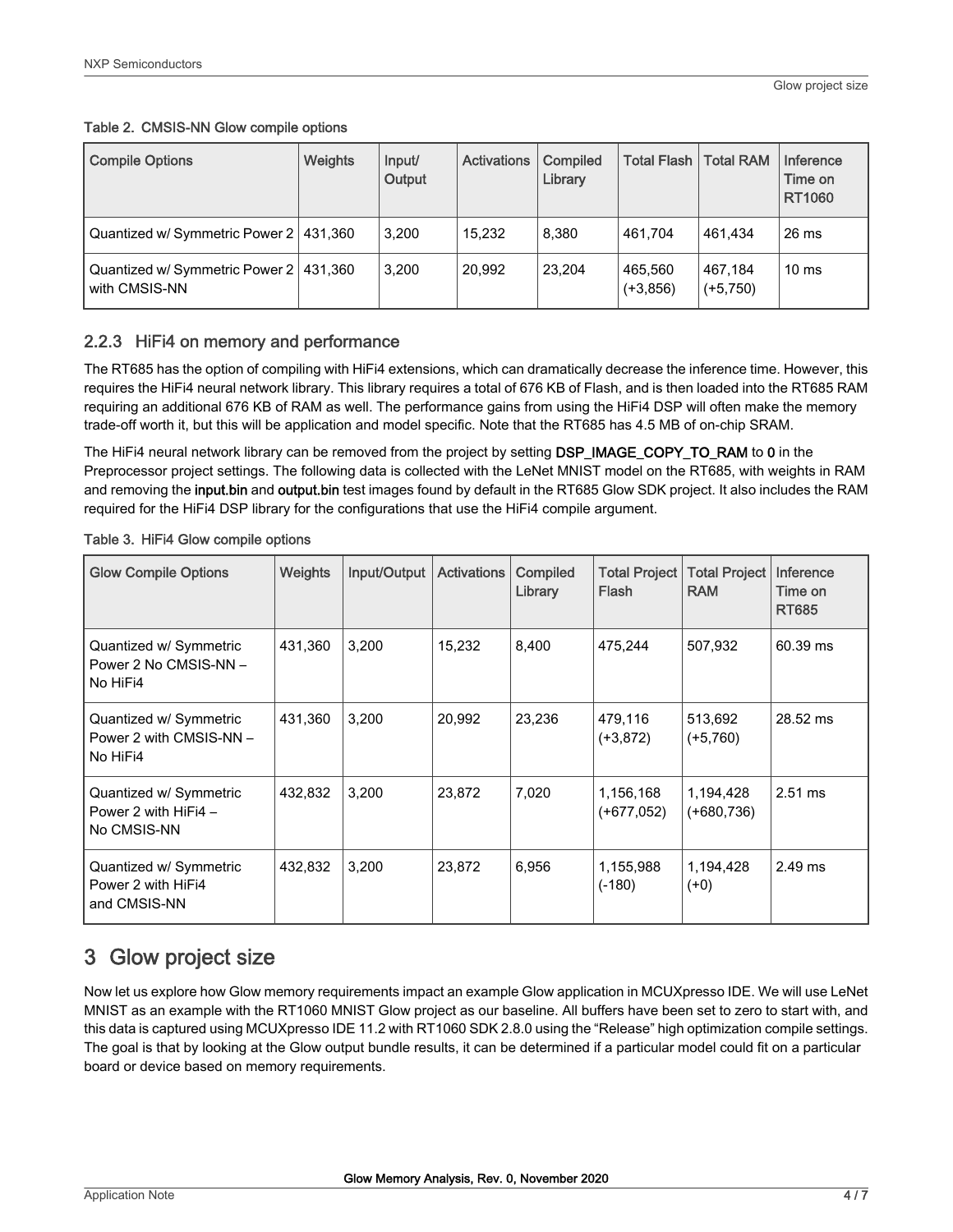#### The lenet\_mnist.h file contains the following defines:

```
#define LENET MNIST CONSTANT MEM SIZE 431360
#define LENET MNIST MUTABLE MEM SIZE 3200
#define LENET MNIST ACTIVATIONS MEM SIZE 20992
```

| <b>Description</b>                                                | Flash (bytes) | RAM (bytes) | Change (bytes)             | <b>Details</b>                                                                                                                                                                                                                             |
|-------------------------------------------------------------------|---------------|-------------|----------------------------|--------------------------------------------------------------------------------------------------------------------------------------------------------------------------------------------------------------------------------------------|
| Bare-Bones                                                        | 21,424        | 8,496       | <b>Baseline</b>            | Baseline SDK project with PRINTF support                                                                                                                                                                                                   |
| Adding in .o                                                      | 31,064        | 8,496       | +9,640 Flash               | The Glow compiled library .o file. Note that this is less<br>than the size on the .o file on the PC hard drive.                                                                                                                            |
| Adding input/<br>output and<br>scratch buffers                    | 31.064        | 32,688      | +24,192 RAM                | Adding LENET_MNIST_MUTABLE_MEM_SIZE and<br>LENET_MNIST_ACTIVATIONS_MEM_SIZE requires<br>24 KB more RAM.                                                                                                                                    |
| Adding weights<br>in Flash                                        | 462,432       | 32,688      | +431,368 Flash             | If weights are read from Flash, this will not<br>affect RAM usage but will require 431,360 bytes<br>(LENET_MNIST_CONSTANT_MEM_SIZE) of non-<br>volatile memory. The extra 8 bytes are for alignment.                                       |
| Adding weights<br>in RAM                                          | 462.424       | 464.048     | +431,360 RAM               | If weights are read from RAM, the project will require<br>LENET_MNIST_CONSTANT_MEM_SIZE additional<br>bytes of RAM. This is optional but may decrease<br>inference time.                                                                   |
| Adding memory<br>for static input<br>image and<br>including image | 465,560       | 467.184     | +3,136 Flash<br>+3,136 RAM | Allocating space for a 28*28 pixel monochromatic (1<br>color channel) image, with each pixel being a 4-byte<br>wide floating point value: 28*28*1*4=3,136. If image<br>is not statically included, then will save this amount<br>of space. |

The minimum memory requirements for a particular model can then be found by using a simple formula using numbers found in the Glow bundle header file:

• Flash: Base Project + CONSTANT\_MEM\_SIZE + .o library File

#### • RAM: Base Project + MUTABLE\_MEM\_SIZE + ACTIVATIONS\_MEM\_SIZE

## 3.1 Effect of weights read from RAM vs Flash

The weight data can be read directly from non-volatile Flash during inferencing by adding a "const" in front of the weight array definition:

```
uint8 t const constantWeight[LENET MNIST CONSTANT MEM SIZE] = {
#include "lenet mnist.weights.txt"
};
```
This decreases the amount of RAM required compared to having the weights copied to RAM. The trade-off is that the inference time will often be slower. The amount of impact on inference time is very dependent on the model, with some models having a very negligible impact while others have a significant impact. It is recommended to experiment with your particular model to see what the trade-off is for that model. The effect on the amount of Flash required is negligible since the weights need to be stored in the Flash in both scenarios.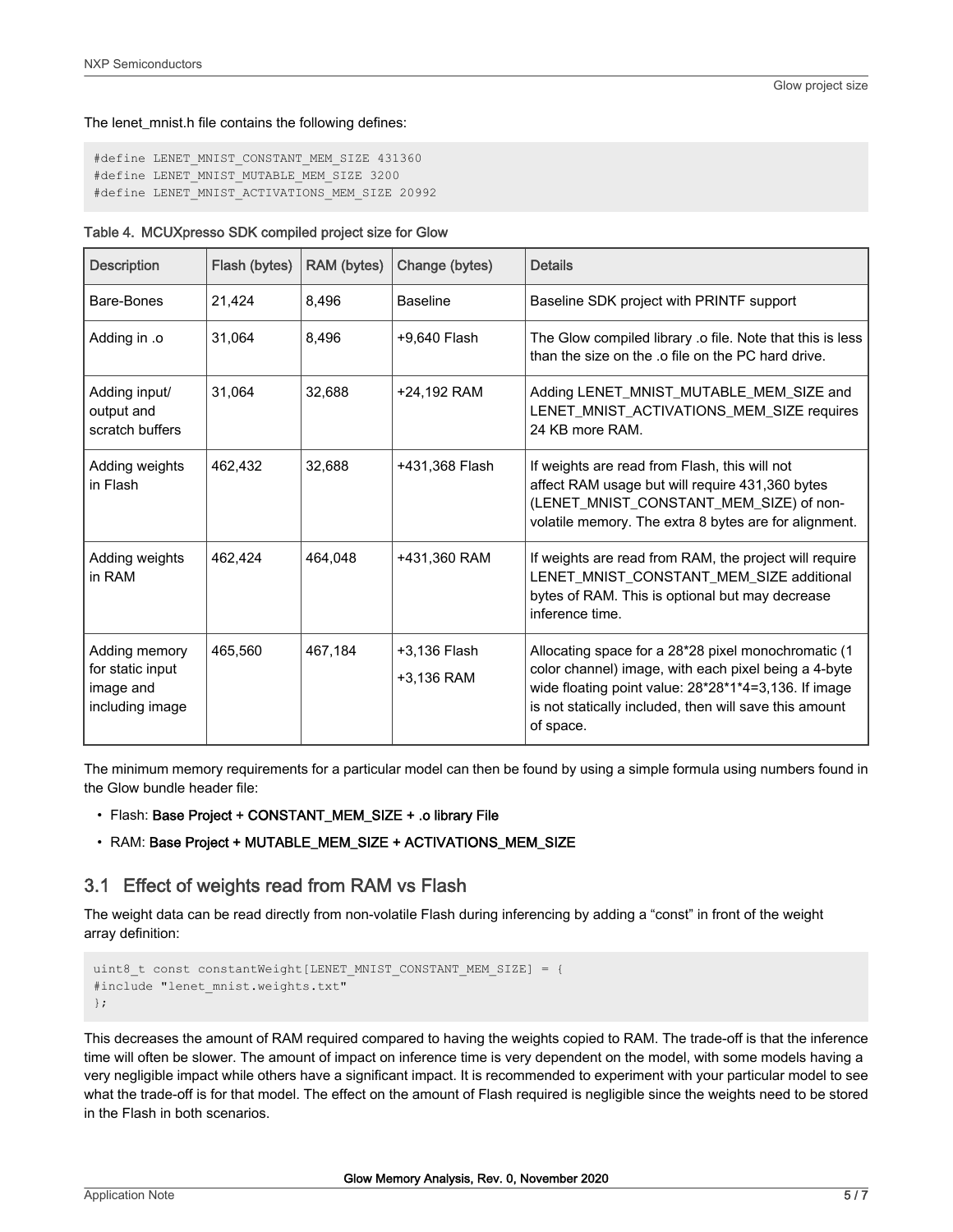<span id="page-5-0"></span>Below is an example for some models on the RT1060 using the default SDK demos. You can see that having weights in RAM makes a much larger difference in inference time for the LeNet MNIST model than for the CIFAR10 model.

| Table 5. Comparing weights read from Flash or RAM |  |  |
|---------------------------------------------------|--|--|
|                                                   |  |  |

|                                                     | <b>LeNet MNIST</b> | CIFAR <sub>10</sub> |
|-----------------------------------------------------|--------------------|---------------------|
| Inference Time Weights read from Flash              | $17 \text{ ms}$    | 30 ms               |
| Inference Time Weights read from RAM                | 10 <sub>ms</sub>   | 29 ms               |
| RAM required for Weights read from<br>Flash (bytes) | 35,824             | 104,816             |
| RAM required for Weights read from<br>RAM (bytes)   | 467,184 (+431,360) | 138,288 (+33,472)   |

# 4 Conclusion

This document describes how to calculate the Glow memory requirements using the generated Glow bundle. The MCU and external memory requirements can then be known ahead of time for a particular model. It also explored the impact of quantization on memory usage and the impact of reading weight data from Flash vs RAM.

# 5 Revision history

| $ $ Rev | <b>Date</b> | <b>Description</b>     |
|---------|-------------|------------------------|
| 0       | 11/2020     | <b>Initial Release</b> |